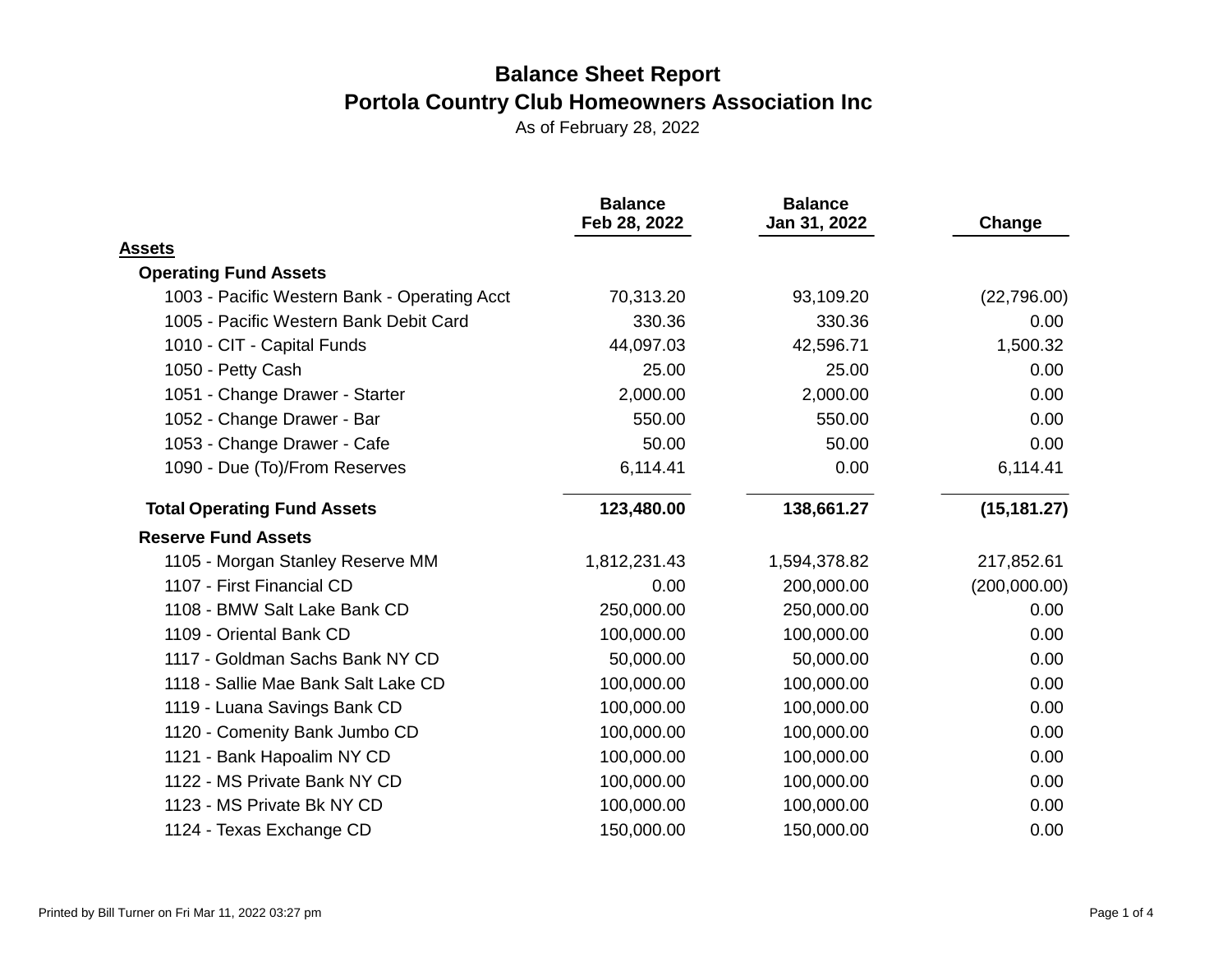|                                        | <b>Balance</b><br>Feb 28, 2022 | <b>Balance</b><br>Jan 31, 2022 | Change       |
|----------------------------------------|--------------------------------|--------------------------------|--------------|
| Assets                                 |                                |                                |              |
| <b>Reserve Fund Assets</b>             |                                |                                |              |
| 1190 - Due (To)/From Operating         | (6, 114.41)                    | 0.00                           | (6, 114.41)  |
| <b>Total Reserve Fund Assets</b>       | 2,956,117.02                   | 2,944,378.82                   | 11,738.20    |
| <b>Account Receivables</b>             |                                |                                |              |
| 1280 - Accounts Receivable             | 120,978.00                     | 119,314.16                     | 1,663.84     |
| 1285 - Accounts Receivable - Other     | 4,687.00                       | 4,687.00                       | 0.00         |
| 1290 - Allowance for Doubtful Accounts | (74, 363.38)                   | (72, 280.05)                   | (2,083.33)   |
| <b>Total Account Receivables</b>       | 51,301.62                      | 51,721.11                      | (419.49)     |
| <b>Prepaid Expenses</b>                |                                |                                |              |
| 1300 - Prepaid Insurance               | 8,836.49                       | 13,254.71                      | (4, 418.22)  |
| 1305 - Prepaid Expenses                | 0.00                           | 10,582.09                      | (10, 582.09) |
| 1310 - Prepaid Taxes                   | 9,353.70                       | 9,353.70                       | 0.00         |
| <b>Total Prepaid Expenses</b>          | 18,190.19                      | 33,190.50                      | (15,000.31)  |
| <b>Other Current Assets</b>            |                                |                                |              |
| 1315 - Bar Inventory                   | 2,825.04                       | 2,813.06                       | 11.98        |
| <b>Total Other Current Assets</b>      | 2,825.04                       | 2,813.06                       | 11.98        |
| <b>Fixed Assets</b>                    |                                |                                |              |
| 1515 - Vacant Land - Wash              | 20,000.00                      | 20,000.00                      | 0.00         |
| <b>Total Fixed Assets</b>              | 20,000.00                      | 20,000.00                      | 0.00         |
| <b>Total Assets</b>                    | 3,171,913.87                   | 3,190,764.76                   | (18, 850.89) |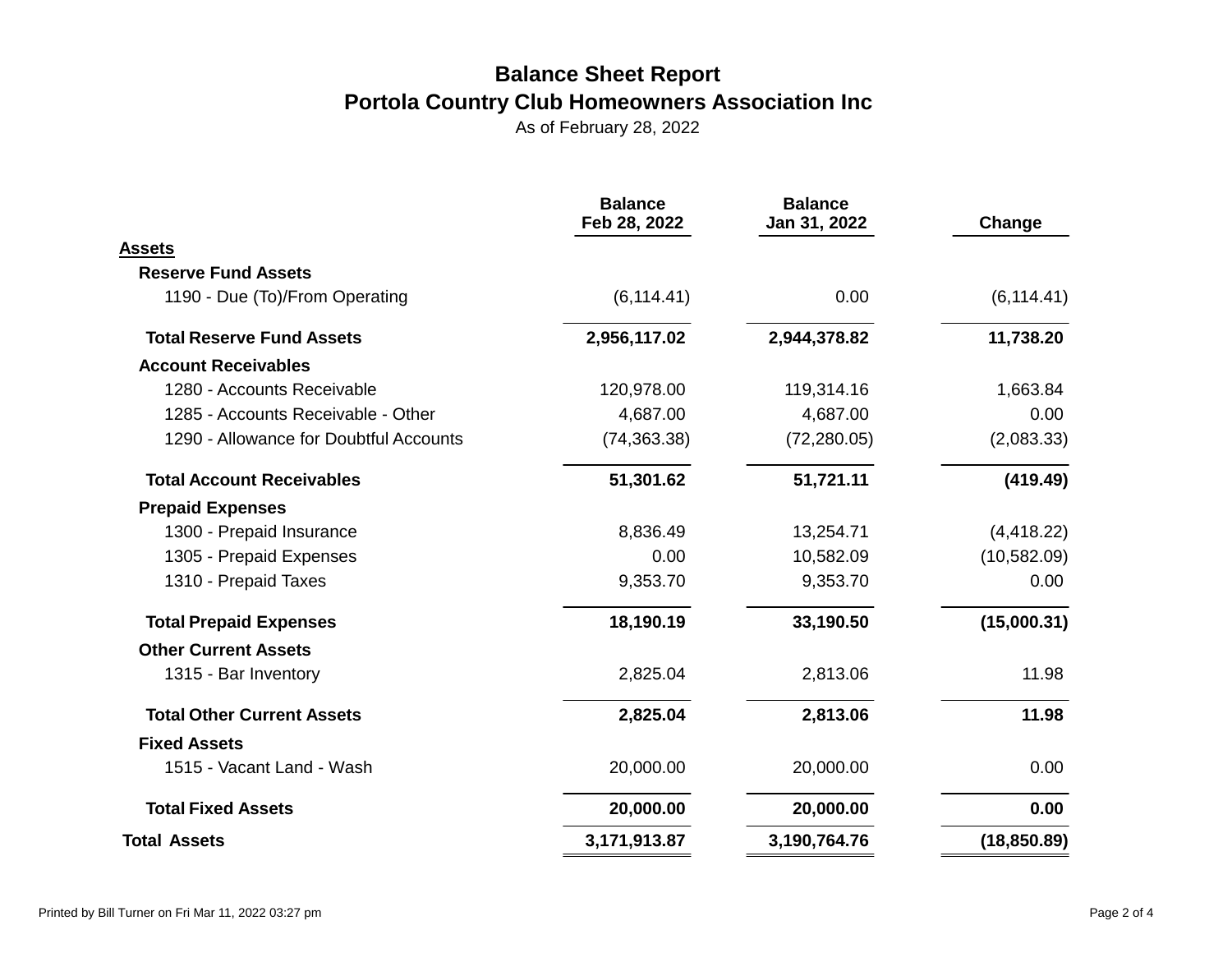|                                  | <b>Balance</b><br>Feb 28, 2022 | <b>Balance</b><br>Jan 31, 2022 | Change       |
|----------------------------------|--------------------------------|--------------------------------|--------------|
| <b>Liabilities</b>               |                                |                                |              |
| <b>Other Liabilities</b>         |                                |                                |              |
| 2001 - Prepaid Assesments        | 60,454.17                      | 45,125.33                      | 15,328.84    |
| 2025 - Clubhouse Rental Deposits | 964.04                         | 964.04                         | 0.00         |
| 2030 - Bar Tips                  | 6,952.16                       | 6,952.16                       | 0.00         |
| 2035 - Accrued Sales Tax         | 1,098.82                       | 1,098.82                       | 0.00         |
| 2110 - Homeowner Refund Payable  | 358.00                         | 0.00                           | 358.00       |
| 2795 - Tree Trimming Deposits    | 3,095.00                       | 3,095.00                       | 0.00         |
| 2796 - WRCA                      | 1,467.09                       | 1,467.09                       | 0.00         |
| 2798 - Accrued Expenses          | 52,130.75                      | 75,558.25                      | (23, 427.50) |
| <b>Total Other Liabilities</b>   | 126,520.03                     | 134,260.69                     | (7,740.66)   |
| <b>Total Liabilities</b>         | 126,520.03                     | 134,260.69                     | (7,740.66)   |
| <b>Owners' Equity</b>            |                                |                                |              |
| <b>Reserve Fund Liabilities</b>  |                                |                                |              |
| 4000 - Access System/Entry       | 12,502.87                      | 12,402.31                      | 100.56       |
| 4012 - Irrigation Controllers    | 223,238.88                     | 221,443.35                     | 1,795.53     |
| 4016 - Fences/Walls/Gates        | 665,162.77                     | 659,798.72                     | 5,364.05     |
| 4020 - Paint/Stucco              | 10,975.91                      | 10,887.63                      | 88.28        |
| 4025 - Electrical/Lighting       | 7,812.50                       | 7,749.66                       | 62.84        |
| 4026 - Golf Course               | 599,114.66                     | 595,473.28                     | 3,641.38     |
| 4035 - Golf Course Equipment     | 16,845.10                      | 15,532.25                      | 1,312.85     |
| 4040 - Golf Maintenance Yard     | 42,187.30                      | 41,847.98                      | 339.32       |
| 4055 - Landscape Replacement     | 14,252.28                      | 14,137.65                      | 114.63       |
| 4067 - Clubhouse                 | 215,701.84                     | 214,782.25                     | 919.59       |
| 4068 - HOA Office                | 21,947.05                      | 21,753.96                      | 193.09       |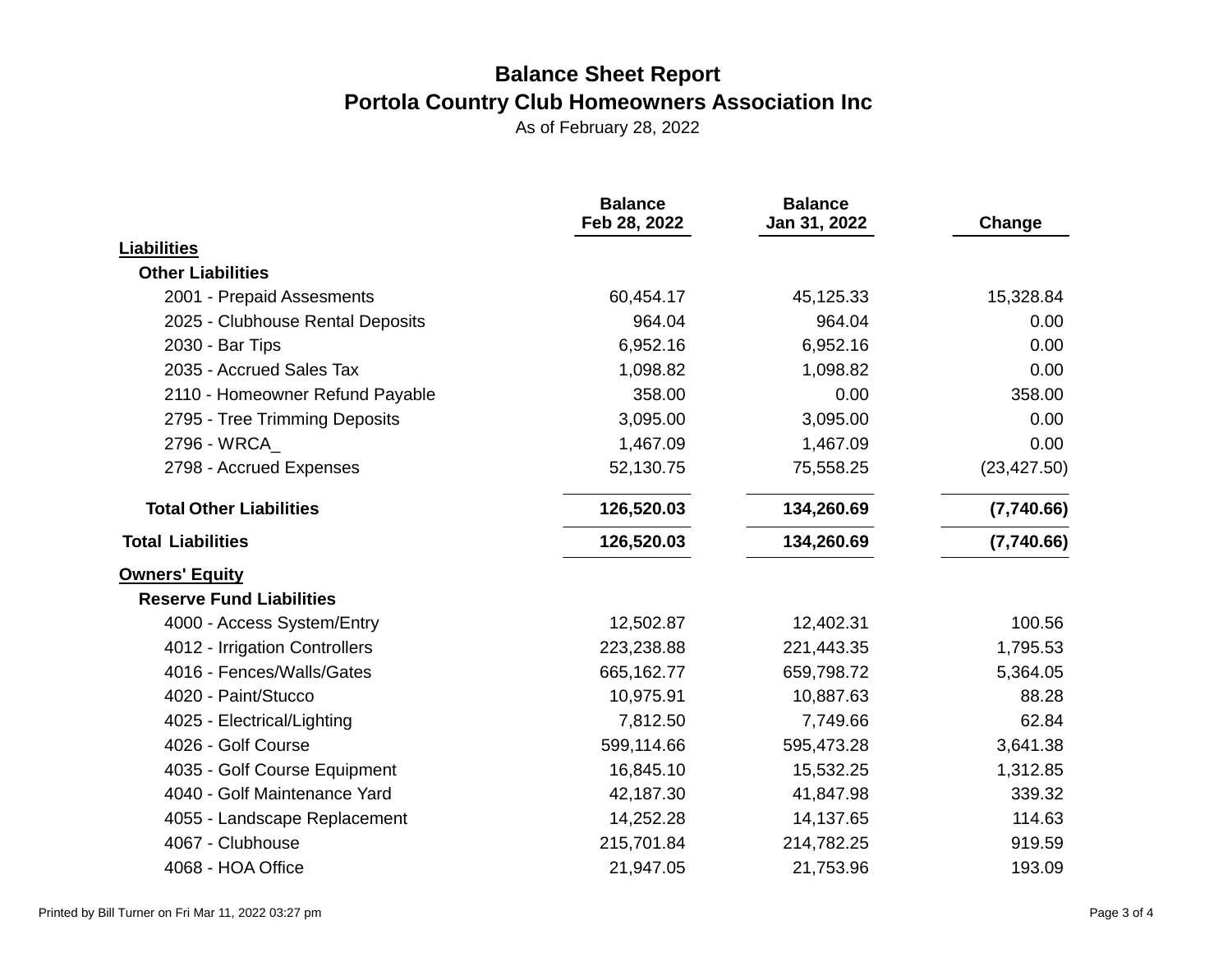|                                           | <b>Balance</b><br>Feb 28, 2022 | <b>Balance</b><br>Jan 31, 2022 | Change       |
|-------------------------------------------|--------------------------------|--------------------------------|--------------|
| <b>Owners' Equity</b>                     |                                |                                |              |
| <b>Reserve Fund Liabilities</b>           |                                |                                |              |
| 4070 - Site Amenities                     | 6,306.19                       | 6,255.47                       | 50.72        |
| 4075 - Asphalt/Concrete                   | 1,033,225.45                   | 1,023,272.03                   | 9,953.42     |
| 4080 - Pool/Spa                           | 3,686.49                       | 9,722.07                       | (6,035.58)   |
| 4095 - Azurite Pool                       | 29,672.19                      | 29,411.14                      | 261.05       |
| 4096 - Bodie Pool                         | 19,235.66                      | 19,049.92                      | 185.74       |
| 4097 - Clubhouse Pool                     | 11,549.64                      | 18,601.13                      | (7,051.49)   |
| 4142 - Signs                              | 8,774.68                       | 8,704.10                       | 70.58        |
| 4495 - Interest                           | 13,925.56                      | 13,553.92                      | 371.64       |
| <b>Total Reserve Fund Liabilities</b>     | 2,956,117.02                   | 2,944,378.82                   | 11,738.20    |
| <b>Capital Funds</b>                      |                                |                                |              |
| 4997 - Capital Funds Transfers            | 44,097.03                      | 42,596.71                      | 1,500.32     |
| <b>Total Capital Funds</b>                | 44,097.03                      | 42,596.71                      | 1,500.32     |
| <b>Equity</b>                             |                                |                                |              |
| 4998 - Prior Year Equity                  | 135,954.81                     | 135,954.81                     | 0.00         |
| <b>Total Equity</b>                       | 135,954.81                     | 135,954.81                     | 0.00         |
| <b>Total Owners' Equity</b>               | 3,136,168.86                   | 3,122,930.34                   | 13,238.52    |
| Income / (Loss)                           | (90, 775.02)                   | (66, 426.27)                   | (24, 348.75) |
| <b>Total Liabilities and Owner Equity</b> | 3,171,913.87                   | 3,190,764.76                   | (18, 850.89) |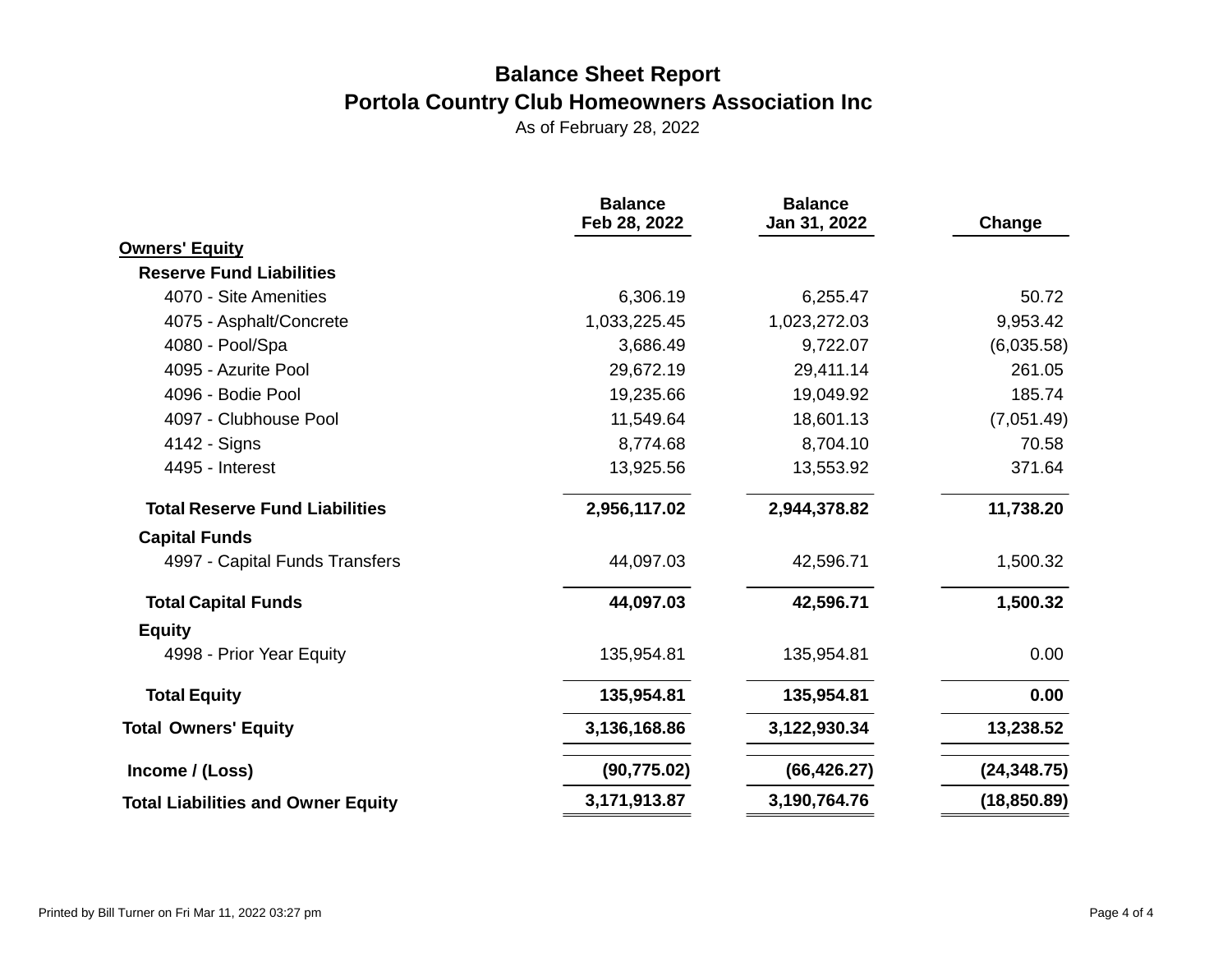|                                    |               | <b>Current Period -</b> |             | Year to Date (8 months) |               | Annual       | <b>Budget</b> |             |
|------------------------------------|---------------|-------------------------|-------------|-------------------------|---------------|--------------|---------------|-------------|
|                                    | <b>Actual</b> | <b>Budget</b>           | Variance    | <b>Actual</b>           | <b>Budget</b> | Variance     | <b>Budget</b> | Remaining   |
| <b>Income</b>                      |               |                         |             |                         |               |              |               |             |
| <b>Income</b>                      |               |                         |             |                         |               |              |               |             |
| 5010 - Regular Assessments         | 150,203.00    | 150,203.00              | 0.00        | 1,201,624.00            | 1,201,624.00  | 0.00         | 1,802,436.00  | 600,812.00  |
| 5016 - Cable Fee Income            | 23,465.33     | 23,465.34               | (0.01)      | 187,722.65              | 187,722.67    | (0.02)       | 281,584.00    | 93,861.35   |
| 5017 - Trash Fee Income            | 4,914.17      | 4,916.66                | (2.49)      | 39,312.75               | 39,333.33     | (20.58)      | 59,000.00     | 19,687.25   |
| 5023 - Bank Return Check/Nsf Fees  | 25.00         | 0.00                    | 25.00       | 50.00                   | 0.00          | 50.00        | 0.00          | (50.00)     |
| 5030 - Interest Income-Operating   | 3.32          | 0.00                    | 3.32        | 28.77                   | 0.00          | 28.77        | 0.00          | (28.77)     |
| 5031 - Interest Income-Reserve     | 371.64        | 0.00                    | 371.64      | 13,925.56               | 0.00          | 13,925.56    | 0.00          | (13,925.56) |
| 5040 - Late Fees                   | (484.63)      | 416.66                  | (901.29)    | 7,134.57                | 3,333.33      | 3,801.24     | 5,000.00      | (2, 134.57) |
| 5042 - Late Interest               | (0.40)        | 0.00                    | (0.40)      | (0.40)                  | 0.00          | (0.40)       | 0.00          | 0.40        |
| 5043 - Lien Recording Fees/Postage | 1,200.00      | 0.00                    | 1,200.00    | 1,200.00                | 0.00          | 1,200.00     | 0.00          | (1,200.00)  |
| 5045 - Rental Processing Fees      | 0.00          | 125.00                  | (125.00)    | 200.00                  | 1,000.00      | (800.00)     | 1,500.00      | 1,300.00    |
| 5050 - Tree Trimming Owners        | 0.00          | 0.00                    | 0.00        | 8,294.33                | 0.00          | 8,294.33     | 0.00          | (8, 294.33) |
| 5052 - Admin/Collection Fees       | 0.00          | 0.00                    | 0.00        | 152.00                  | 0.00          | 152.00       | 0.00          | (152.00)    |
| 5053 - Delinquent Letter Fees      | (100.00)      | 0.00                    | (100.00)    | 590.00                  | 0.00          | 590.00       | 0.00          | (590.00)    |
| 5055 - BK Search Fee               | 150.00        | 0.00                    | 150.00      | 150.00                  | 0.00          | 150.00       | 0.00          | (150.00)    |
| 5057 - Keys/Fobs                   | 0.00          | 0.00                    | 0.00        | 5.00                    | 0.00          | 5.00         | 0.00          | (5.00)      |
| 5080 - Title Check Fees            | 150.00        | 0.00                    | 150.00      | 150.00                  | 0.00          | 150.00       | 0.00          | (150.00)    |
| 5105 - Attorney/Collection Fees    | 0.00          | 0.00                    | 0.00        | 522.00                  | 0.00          | 522.00       | 0.00          | (522.00)    |
| 5160 - Bar Income                  | 0.00          | 1,416.66                | (1,416.66)  | 12,853.19               | 11,333.33     | 1,519.86     | 17,000.00     | 4,146.81    |
| 5161 - Cafe Income                 | 0.00          | 0.00                    | 0.00        | 1,325.00                | 0.00          | 1,325.00     | 0.00          | (1,325.00)  |
| 5161-1 - Cafe Tips                 | 0.00          | 0.00                    | 0.00        | 149.00                  | 0.00          | 149.00       | 0.00          | (149.00)    |
| 5162 - Gate Cards/Copies           | 0.00          | 416.66                  | (416.66)    | 2,250.00                | 3,333.33      | (1,083.33)   | 5,000.00      | 2,750.00    |
| 5163 - Sentinel/Directory          | 0.00          | 1,000.00                | (1,000.00)  | 4,494.00                | 8,000.00      | (3,506.00)   | 12,000.00     | 7,506.00    |
| 5164 - Golf Fee Income             | 0.00          | 1,666.66                | (1,666.66)  | 2,875.00                | 13,333.33     | (10, 458.33) | 20,000.00     | 17,125.00   |
| 5165 - Golf Balls/Tees Income      | 0.00          | 83.34                   | (83.34)     | 969.00                  | 666.67        | 302.33       | 1,000.00      | 31.00       |
| 5166 - Parking - RV                | (780.00)      | 1,666.66                | (2,446.66)  | 15,675.00               | 13,333.33     | 2,341.67     | 20,000.00     | 4,325.00    |
| <b>Total Income</b>                | 179,117.43    | 185,376.64              | (6, 259.21) | 1,501,651.42            | 1,483,013.32  | 18,638.10    | 2,224,520.00  | 722,868.58  |
| <b>Total Income</b>                | 179,117.43    | 185,376.64              | (6, 259.21) | 1,501,651.42            | 1,483,013.32  | 18,638.10    | 2,224,520.00  | 722,868.58  |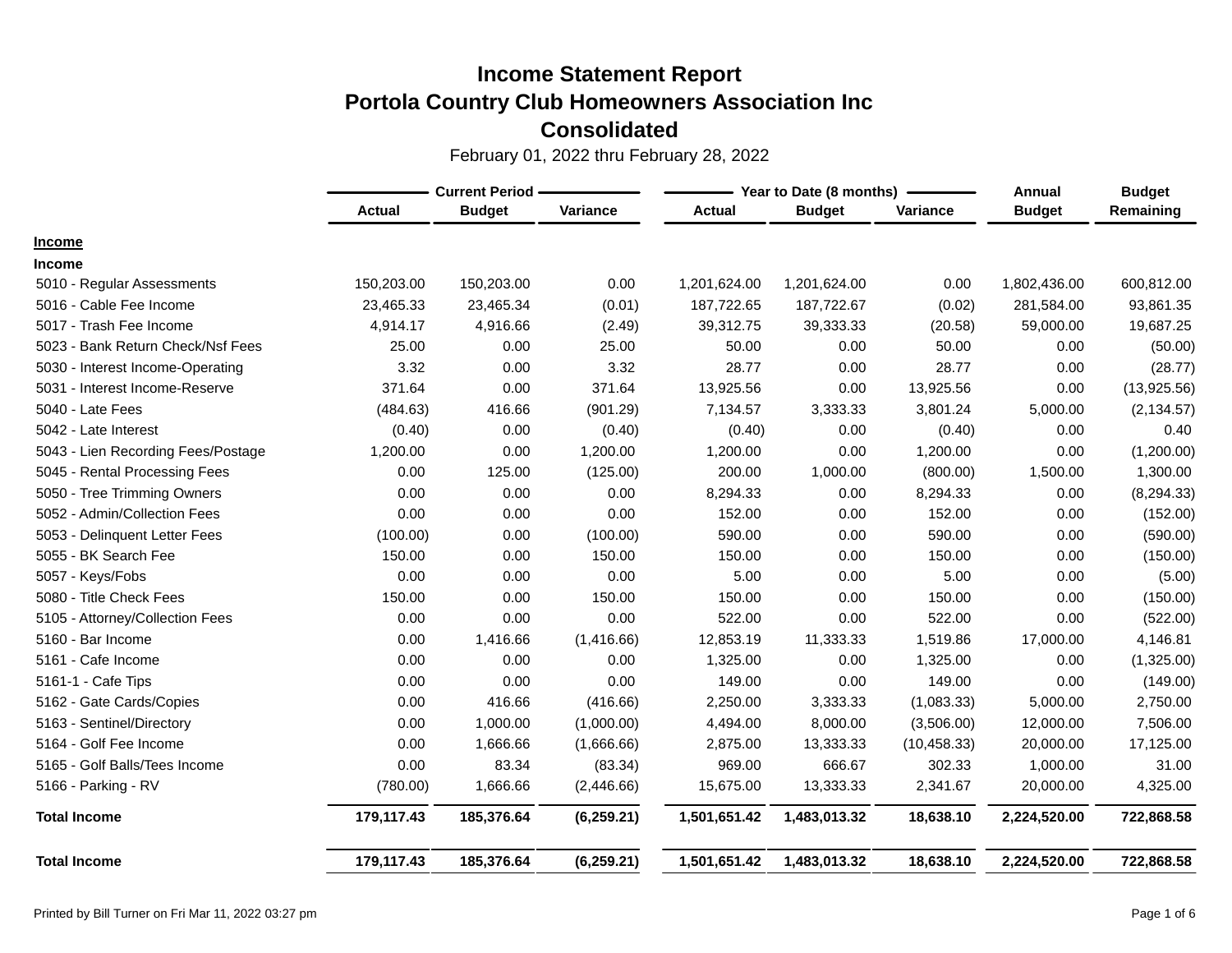|                                                     | <b>Current Period -</b> |               |            | Year to Date (8 months) | Annual        | <b>Budget</b> |               |              |
|-----------------------------------------------------|-------------------------|---------------|------------|-------------------------|---------------|---------------|---------------|--------------|
|                                                     | <b>Actual</b>           | <b>Budget</b> | Variance   | Actual                  | <b>Budget</b> | Variance      | <b>Budget</b> | Remaining    |
| <b>Expense</b>                                      |                         |               |            |                         |               |               |               |              |
| <b>Administration Expenses</b>                      |                         |               |            |                         |               |               |               |              |
| 6020 - Bank Charges-Operating                       | 0.00                    | 25.00         | (25.00)    | 34.00                   | 200.00        | (166.00)      | 300.00        | 266.00       |
| 6035 - Office Supplies                              | 758.89                  | 416.66        | 342.23     | 5,280.42                | 3,333.33      | 1,947.09      | 5,000.00      | (280.42)     |
| 6035-1 - Postage                                    | 69.59                   | 416.66        | (347.07)   | 1,306.32                | 3,333.33      | (2,027.01)    | 5,000.00      | 3,693.68     |
| 6035-2 - Photocopy Costs                            | 0.00                    | 535.00        | (535.00)   | 1,265.19                | 4,280.00      | (3,014.81)    | 6,420.00      | 5,154.81     |
| 6035-3 - Printing                                   | 1,010.92                | 385.84        | 625.08     | 4,247.91                | 3,086.67      | 1,161.24      | 4,630.00      | 382.09       |
| 6036 - Computer Service                             | 0.00                    | 0.00          | 0.00       | 262.50                  | 0.00          | 262.50        | 0.00          | (262.50)     |
| 6038 - Office Repairs & Maintenance                 | 0.00                    | 83.34         | (83.34)    | 103.54                  | 666.67        | (563.13)      | 1,000.00      | 896.46       |
| 6040 - Management Services                          | 3,250.00                | 3,250.00      | 0.00       | 26,000.00               | 26,000.00     | 0.00          | 39,000.00     | 13,000.00    |
| 6041 - Management-Additional                        | 0.00                    | 250.00        | (250.00)   | 479.00                  | 2,000.00      | (1,521.00)    | 3,000.00      | 2,521.00     |
| 6043 - On-Site Staff/Payroll                        | 10,707.73               | 19,791.66     | (9,083.93) | 158,865.51              | 158,333.33    | 532.18        | 237,500.00    | 78,634.49    |
| 6050 - Fees & Licenses                              | 142.59                  | 462.50        | (319.91)   | 3,989.59                | 3,700.00      | 289.59        | 5,550.00      | 1,560.41     |
| 6053 - Delinquent Letter Charges                    | 1,900.00                | 366.66        | 1,533.34   | 3,442.00                | 2,933.33      | 508.67        | 4,400.00      | 958.00       |
| 6055 - Attorney Fees                                | 15,249.00               | 1,250.00      | 13,999.00  | 49,159.00               | 10,000.00     | 39,159.00     | 15,000.00     | (34, 159.00) |
| 6055-1 - Attorney Fees - Wash                       | 6,492.00                | 833.34        | 5,658.66   | 21,103.68               | 6,666.67      | 14,437.01     | 10,000.00     | (11, 103.68) |
| 6061 - Board Meeting Expenses                       | 0.00                    | 208.34        | (208.34)   | 25.77                   | 1,666.67      | (1,640.90)    | 2,500.00      | 2,474.23     |
| 6071 - Office IT Expenses                           | 105.00                  | 208.34        | (103.34)   | 3,626.09                | 1,666.67      | 1,959.42      | 2,500.00      | (1, 126.09)  |
| 6072 - Sentinel                                     | 250.00                  | 0.00          | 250.00     | 1,250.00                | 0.00          | 1,250.00      | 0.00          | (1,250.00)   |
| 6072-1 - Annual Directory                           | 0.00                    | 166.66        | (166.66)   | 0.00                    | 1,333.33      | (1,333.33)    | 2,000.00      | 2,000.00     |
| 6074 - Social                                       | 0.00                    | 0.00          | 0.00       | 1,500.00                | 0.00          | 1,500.00      | 0.00          | (1,500.00)   |
| 6077 - Bad Debt/Write Off                           | 2,083.33                | 2,083.34      | (0.01)     | 14,434.85               | 16,666.67     | (2,231.82)    | 25,000.00     | 10,565.15    |
| 6078 - Professional Services                        | 0.00                    | 0.00          | 0.00       | 2,118.50                | 0.00          | 2,118.50      | 0.00          | (2, 118.50)  |
| 6085 - Miscellaneous Administration                 | 0.00                    | 0.00          | 0.00       | (292.80)                | 0.00          | (292.80)      | 0.00          | 292.80       |
| <b>Total Administration Expenses</b>                | 42,019.05               | 30,733.34     | 11,285.71  | 298,201.07              | 245,866.67    | 52,334.40     | 368,800.00    | 70,598.93    |
| Landscape                                           |                         |               |            |                         |               |               |               |              |
| 6405 - Common Area Landscape Maint.                 | 2,500.00                | 2,600.00      | (100.00)   | 19,755.00               | 20,800.00     | (1,045.00)    | 31,200.00     | 11,445.00    |
| 6410 - Materials, Seed, Fertilizer & Chemicals      | 122.50                  | 291.66        | (169.16)   | 6,121.50                | 2,333.33      | 3,788.17      | 3,500.00      | (2,621.50)   |
| 6420 - Irrigation Repairs                           | 0.00                    | 0.00          | 0.00       | 628.69                  | 0.00          | 628.69        | 0.00          | (628.69)     |
| 6425 - Tree Maintenance                             | 27,665.00               | 333.34        | 27,331.66  | 32,652.50               | 2,666.67      | 29,985.83     | 4,000.00      | (28, 652.50) |
| 6427 - Tree Maintenance Owners                      | 0.00                    | 0.00          | 0.00       | 14,042.50               | 0.00          | 14,042.50     | 0.00          | (14,042.50)  |
| Printed by Bill Turner on Fri Mar 11, 2022 03:27 pm |                         |               |            |                         |               |               |               | Page 2 of 6  |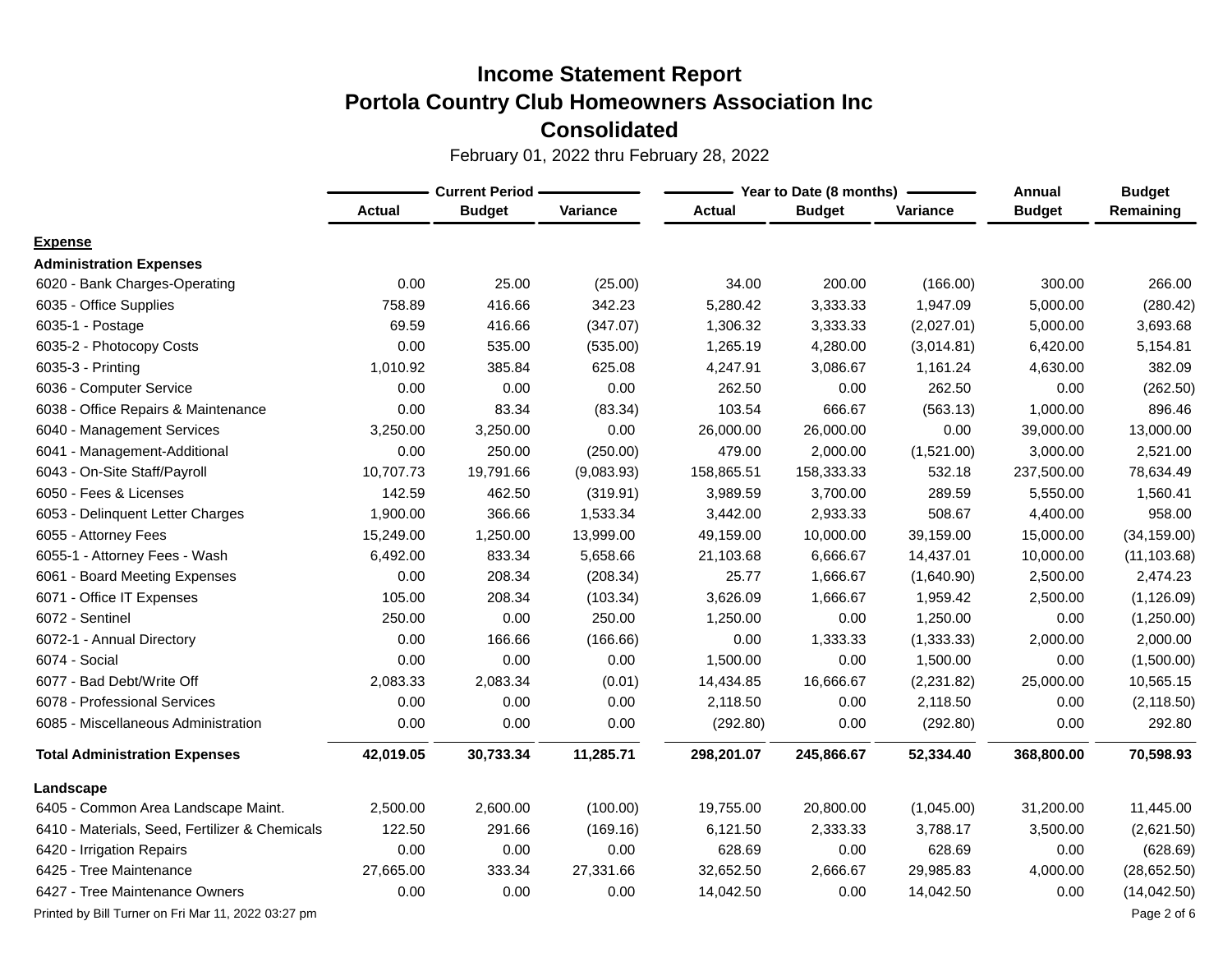|                                          | <b>Current Period</b> |               |             |               | Year to Date (8 months) | <b>Annual</b> | <b>Budget</b> |              |
|------------------------------------------|-----------------------|---------------|-------------|---------------|-------------------------|---------------|---------------|--------------|
|                                          | <b>Actual</b>         | <b>Budget</b> | Variance    | <b>Actual</b> | <b>Budget</b>           | Variance      | <b>Budget</b> | Remaining    |
| <b>Expense</b>                           |                       |               |             |               |                         |               |               |              |
| Landscape                                |                       |               |             |               |                         |               |               |              |
| 6435 - Common Area Landscape Contingency | 0.00                  | 0.00          | 0.00        | 6,633.77      | 0.00                    | 6,633.77      | 0.00          | (6,633.77)   |
| <b>Total Landscape</b>                   | 30,287.50             | 3,225.00      | 27,062.50   | 79,833.96     | 25,800.00               | 54,033.96     | 38,700.00     | (41, 133.96) |
| <b>Maintenance</b>                       |                       |               |             |               |                         |               |               |              |
| 6510 - Electrical Repair & Maint.        | 0.00                  | 375.00        | (375.00)    | 1,547.00      | 3,000.00                | (1,453.00)    | 4,500.00      | 2,953.00     |
| 6515 - Gates/Fences                      | 427.95                | 666.66        | (238.71)    | 1,615.04      | 5,333.33                | (3,718.29)    | 8,000.00      | 6,384.96     |
| 6520 - Maintenance Supplies              | 0.00                  | 0.00          | 0.00        | 462.23        | 0.00                    | 462.23        | 0.00          | (462.23)     |
| 6530 - Disaster Supplies                 | 0.00                  | 8.34          | (8.34)      | 0.00          | 66.67                   | (66.67)       | 100.00        | 100.00       |
| 6531 - Homeowner Dumpster                | 318.84                | 375.00        | (56.16)     | 5,242.62      | 3,000.00                | 2,242.62      | 4,500.00      | (742.62)     |
| 6540 - Plumbing                          | 500.62                | 0.00          | 500.62      | 3,014.03      | 0.00                    | 3,014.03      | 0.00          | (3,014.03)   |
| 6550 - Janitorial Service                | 1,395.65              | 1,833.34      | (437.69)    | 12,741.30     | 14,666.67               | (1,925.37)    | 22,000.00     | 9,258.70     |
| 6551 - Janitorial Supplies               | 0.00                  | 250.00        | (250.00)    | 1,266.44      | 2,000.00                | (733.56)      | 3,000.00      | 1,733.56     |
| 6555 - Pest Control                      | 190.00                | 208.34        | (18.34)     | 1,600.00      | 1,666.67                | (66.67)       | 2,500.00      | 900.00       |
| 6570 - Pool/Spa Service                  | 1,240.00              | 1,425.00      | (185.00)    | 20,139.83     | 11,400.00               | 8,739.83      | 17,100.00     | (3,039.83)   |
| 6575 - Pool/Spa Repairs                  | 0.00                  | 583.34        | (583.34)    | 4,251.10      | 4,666.67                | (415.57)      | 7,000.00      | 2,748.90     |
| 6580 - Pool/Spa Extras                   | 0.00                  | 0.00          | 0.00        | 1,057.44      | 0.00                    | 1,057.44      | 0.00          | (1,057.44)   |
| 6585 - Wash Maintenance                  | 0.00                  | 666.66        | (666.66)    | 9,500.00      | 5,333.33                | 4,166.67      | 8,000.00      | (1,500.00)   |
| 6586 - Wash Professional                 | 0.00                  | 208.34        | (208.34)    | 2,980.00      | 1,666.67                | 1,313.33      | 2,500.00      | (480.00)     |
| 6590 - Streets & Park Maintenance        | 0.00                  | 666.66        | (666.66)    | 5,055.00      | 5,333.33                | (278.33)      | 8,000.00      | 2,945.00     |
| 6595 - Building Repair & Maint.          | 0.00                  | 1,166.66      | (1, 166.66) | 7,770.63      | 9,333.33                | (1,562.70)    | 14,000.00     | 6,229.37     |
| 6596 - RV Lot Repair & Maint.            | 0.00                  | 250.00        | (250.00)    | 312.00        | 2,000.00                | (1,688.00)    | 3,000.00      | 2,688.00     |
| <b>Total Maintenance</b>                 | 4,073.06              | 8,683.34      | (4,610.28)  | 78,554.66     | 69,466.67               | 9,087.99      | 104,200.00    | 25,645.34    |
| <b>Property Protection</b>               |                       |               |             |               |                         |               |               |              |
| 6605 - Entry Gate Maintenance            | 0.00                  | 0.00          | 0.00        | 691.14        | 0.00                    | 691.14        | 0.00          | (691.14)     |
| 6610 - Entry Gate Extras                 | 0.00                  | 0.00          | 0.00        | 3,663.50      | 0.00                    | 3,663.50      | 0.00          | (3,663.50)   |
| 6620 - Property Protection               | 1,433.66              | 1,129.66      | 304.00      | 14,312.66     | 9,037.33                | 5,275.33      | 13,556.00     | (756.66)     |
| <b>Total Property Protection</b>         | 1,433.66              | 1,129.66      | 304.00      | 18,667.30     | 9,037.33                | 9,629.97      | 13,556.00     | (5, 111.30)  |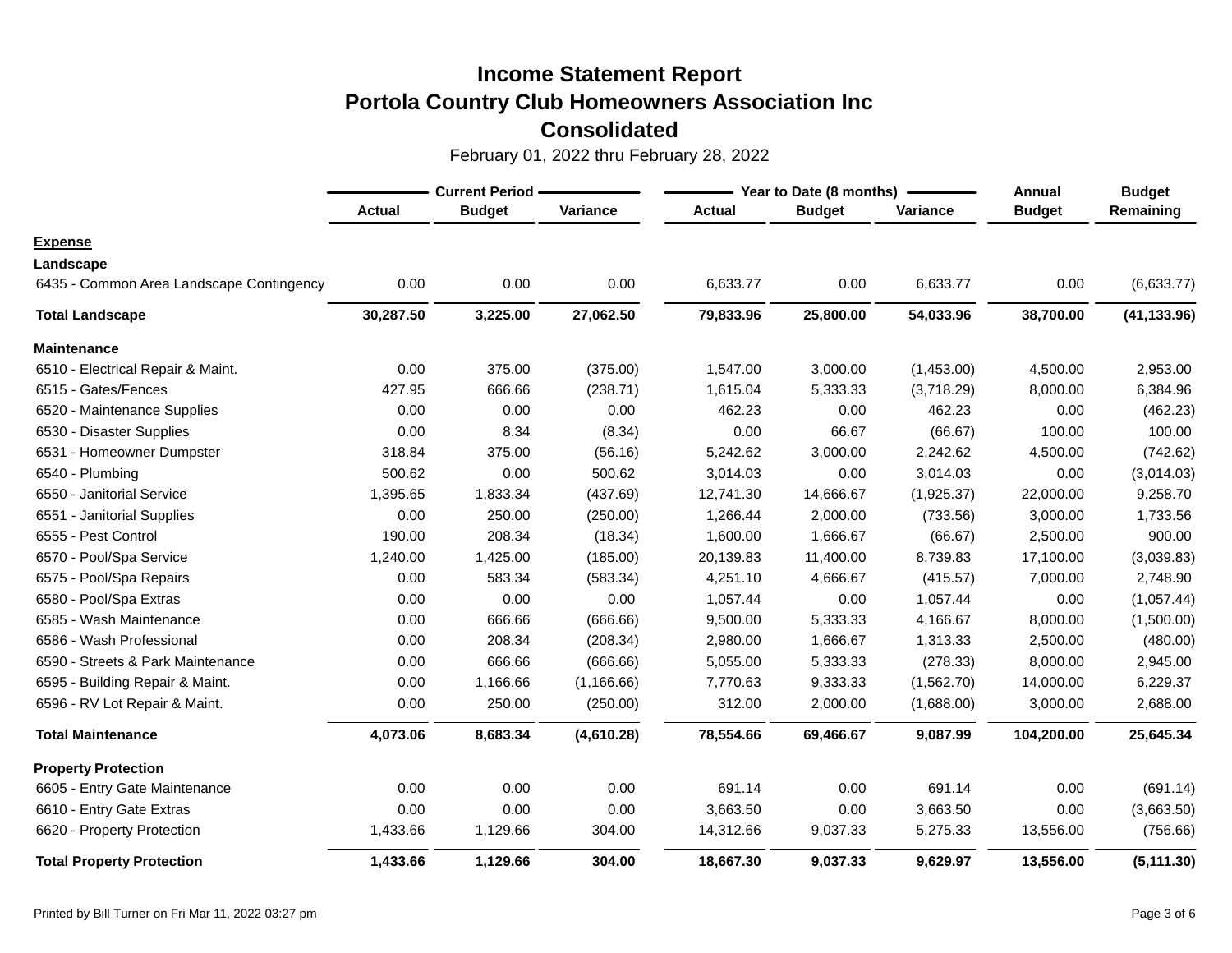|                                 | <b>Current Period -</b> |               |           | Year to Date (8 months) | <b>Annual</b> | <b>Budget</b> |               |              |
|---------------------------------|-------------------------|---------------|-----------|-------------------------|---------------|---------------|---------------|--------------|
|                                 | <b>Actual</b>           | <b>Budget</b> | Variance  | <b>Actual</b>           | <b>Budget</b> | Variance      | <b>Budget</b> | Remaining    |
| <b>Expense</b>                  |                         |               |           |                         |               |               |               |              |
| <b>Utilities Expenses</b>       |                         |               |           |                         |               |               |               |              |
| 6700 - Water-Common Area        | 1,090.51                | 858.34        | 232.17    | 11,803.33               | 6,866.67      | 4,936.66      | 10,300.00     | (1,503.33)   |
| 6705 - Electric-Common Area     | 4,588.16                | 3,750.00      | 838.16    | 60,759.48               | 30,000.00     | 30,759.48     | 45,000.00     | (15, 759.48) |
| 6710 - Gas                      | 11,804.01               | 2,500.00      | 9,304.01  | 33,873.34               | 20,000.00     | 13,873.34     | 30,000.00     | (3,873.34)   |
| 6715 - Bulk Cable Services      | 24,188.27               | 23,465.34     | 722.93    | 186,597.20              | 187,722.67    | (1, 125.47)   | 281,584.00    | 94,986.80    |
| 6720 - Telephone                | 0.00                    | 350.00        | (350.00)  | 0.00                    | 2,800.00      | (2,800.00)    | 4,200.00      | 4,200.00     |
| 6725 - Refuse                   | 4,725.53                | 4,916.66      | (191.13)  | 38,037.66               | 39,333.33     | (1,295.67)    | 59,000.00     | 20,962.34    |
| 6735 - Internet                 | 260.00                  | 441.66        | (181.66)  | 2,988.55                | 3,533.33      | (544.78)      | 5,300.00      | 2,311.45     |
| <b>Total Utilities Expenses</b> | 46,656.48               | 36,282.00     | 10,374.48 | 334,059.56              | 290,256.00    | 43,803.56     | 435,384.00    | 101,324.44   |
| <b>Insurance Expenses</b>       |                         |               |           |                         |               |               |               |              |
| 6800 - Insurance Master Policy  | 4,418.22                | 3,916.66      | 501.56    | 35,345.76               | 31,333.33     | 4,012.43      | 47,000.00     | 11,654.24    |
| 6830 - Health Insurance         | 0.00                    | 0.00          | 0.00      | (81.84)                 | 0.00          | (81.84)       | 0.00          | 81.84        |
| <b>Total Insurance Expenses</b> | 4,418.22                | 3,916.66      | 501.56    | 35,263.92               | 31,333.33     | 3,930.59      | 47,000.00     | 11,736.08    |
| <b>Taxes Expenses</b>           |                         |               |           |                         |               |               |               |              |
| 6850 - Federal Taxes            | 0.00                    | 333.34        | (333.34)  | 0.00                    | 2,666.67      | (2,666.67)    | 4,000.00      | 4,000.00     |
| 6860 - State Income Tax         | 0.00                    | 166.66        | (166.66)  | 18.71                   | 1,333.33      | (1,314.62)    | 2,000.00      | 1,981.29     |
| 6880 - Property Tax             | 0.00                    | 62.50         | (62.50)   | 799.07                  | 500.00        | 299.07        | 750.00        | (49.07)      |
| <b>Total Taxes Expenses</b>     | 0.00                    | 562.50        | (562.50)  | 817.78                  | 4,500.00      | (3,682.22)    | 6,750.00      | 5,932.22     |
| <b>Bar Activity</b>             |                         |               |           |                         |               |               |               |              |
| 6905 - Bar License              | 0.00                    | 56.66         | (56.66)   | 0.00                    | 453.33        | (453.33)      | 680.00        | 680.00       |
| 6910 - Bar Sales Tax            | 0.00                    | 100.00        | (100.00)  | 996.13                  | 800.00        | 196.13        | 1,200.00      | 203.87       |
| 6915 - Bar Supplies             | 270.69                  | 166.66        | 104.03    | 563.70                  | 1,333.33      | (769.63)      | 2,000.00      | 1,436.30     |
| 6920 - Beverage Supplies        | 393.42                  | 416.66        | (23.24)   | 5,647.12                | 3,333.33      | 2,313.79      | 5,000.00      | (647.12)     |
| 6925 - Repairs & Maintenance    | 0.00                    | 83.34         | (83.34)   | 0.00                    | 666.67        | (666.67)      | 1,000.00      | 1,000.00     |
| <b>Total Bar Activity</b>       | 664.11                  | 823.32        | (159.21)  | 7,206.95                | 6,586.66      | 620.29        | 9,880.00      | 2,673.05     |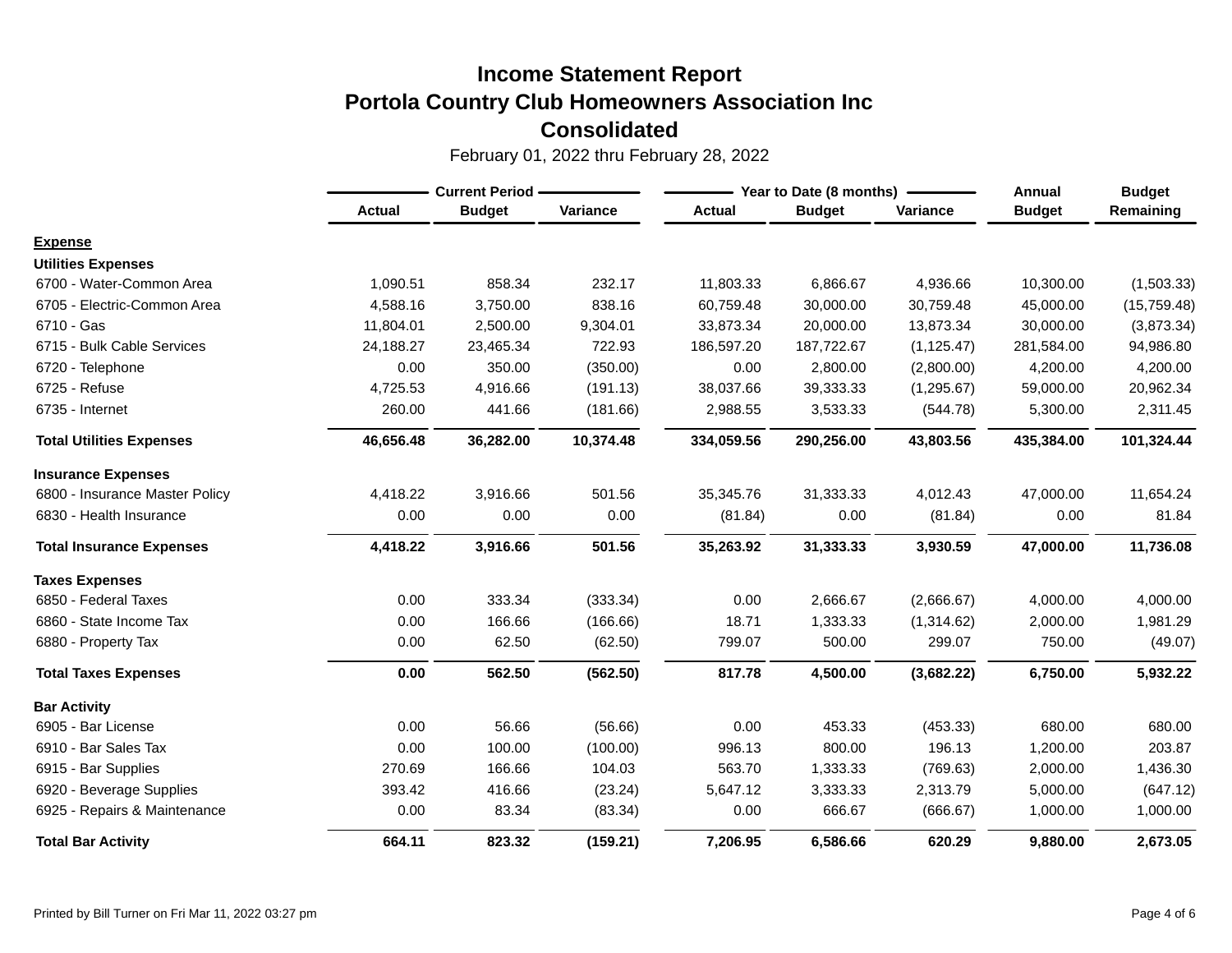|                                               |               | <b>Current Period</b> |             |               | Year to Date (8 months) | Annual       | <b>Budget</b> |            |
|-----------------------------------------------|---------------|-----------------------|-------------|---------------|-------------------------|--------------|---------------|------------|
|                                               | <b>Actual</b> | <b>Budget</b>         | Variance    | <b>Actual</b> | <b>Budget</b>           | Variance     | <b>Budget</b> | Remaining  |
| <b>Expense</b>                                |               |                       |             |               |                         |              |               |            |
| <b>Cafe Activity</b>                          |               |                       |             |               |                         |              |               |            |
| 6930 - Cafe                                   | 0.00          | 0.00                  | 0.00        | 669.00        | 0.00                    | 669.00       | 0.00          | (669.00)   |
| 6932 - Cafe Sales Tax                         | 0.00          | 0.00                  | 0.00        | 102.69        | 0.00                    | 102.69       | 0.00          | (102.69)   |
| <b>Total Cafe Activity</b>                    | 0.00          | 0.00                  | 0.00        | 771.69        | 0.00                    | 771.69       | 0.00          | (771.69)   |
| <b>Golf Course</b>                            |               |                       |             |               |                         |              |               |            |
| 7005 - Starters                               | 0.00          | 1,666.66              | (1,666.66)  | 0.00          | 13,333.33               | (13, 333.33) | 20,000.00     | 20,000.00  |
| 7010 - Golf Course Maintenance                | 31,450.00     | 30,650.00             | 800.00      | 249,588.00    | 245,200.00              | 4,388.00     | 367,800.00    | 118,212.00 |
| 7030 - Lakes/Pumps                            | 1,460.00      | 1,666.66              | (206.66)    | 11,680.00     | 13,333.33               | (1,653.33)   | 20,000.00     | 8,320.00   |
| 7035 - GC materials/seed/fertilizer/chemicals | 7,357.50      | 5,880.00              | 1,477.50    | 54,592.50     | 47,040.00               | 7,552.50     | 70,560.00     | 15,967.50  |
| 7045 - Dumpster                               | 374.71        | 1,166.66              | (791.95)    | 2,140.80      | 9,333.33                | (7, 192.53)  | 14,000.00     | 11,859.20  |
| 7050 - Tree Trimming - Golf Course            | 0.00          | 2,166.66              | (2, 166.66) | 5,187.50      | 17,333.33               | (12, 145.83) | 26,000.00     | 20,812.50  |
| 7060 - Irrigation Repair & Maintenance        | 0.00          | 1,000.00              | (1,000.00)  | 8,317.08      | 8,000.00                | 317.08       | 12,000.00     | 3,682.92   |
| 7080 - Water-Golf Course                      | 2,267.76      | 3,500.00              | (1,232.24)  | 27,091.26     | 28,000.00               | (908.74)     | 42,000.00     | 14,908.74  |
| 7085 - Electric-Golf Course                   | 3,500.00      | 4,333.34              | (833.34)    | 25,673.13     | 34,666.67               | (8,993.54)   | 52,000.00     | 26,326.87  |
| 7090 - Permits & Licenses                     | 0.00          | 583.34                | (583.34)    | 0.00          | 4,666.67                | (4,666.67)   | 7,000.00      | 7,000.00   |
| 7095 - Telephone & Internet                   | 891.67        | 166.66                | 725.01      | 6,200.95      | 1,333.33                | 4,867.62     | 2,000.00      | (4,200.95) |
| 7100 - Office Supplies - Golf Course          | 0.00          | 250.00                | (250.00)    | 0.00          | 2,000.00                | (2,000.00)   | 3,000.00      | 3,000.00   |
| 7150 - Golf Course Maint. Contingency         | 0.00          | 0.00                  | 0.00        | 5,204.00      | 0.00                    | 5,204.00     | 0.00          | (5,204.00) |
| <b>Total Golf Course</b>                      | 47,301.64     | 53,029.98             | (5,728.34)  | 395,675.22    | 424,239.99              | (28, 564.77) | 636,360.00    | 240,684.78 |
| <b>Operating Contingency</b>                  |               |                       |             |               |                         |              |               |            |
| 8900 - Feasibility Studies                    | 0.00          | 833.34                | (833.34)    | 0.00          | 6,666.67                | (6,666.67)   | 10,000.00     | 10,000.00  |
| 8950 - Capital Funds                          | 1,500.32      | 1,497.00              | 3.32        | 12,004.77     | 11,976.00               | 28.77        | 17,964.00     | 5,959.23   |
| <b>Total Operating Contingency</b>            | 1,500.32      | 2,330.34              | (830.02)    | 12,004.77     | 18,642.67               | (6,637.90)   | 27,964.00     | 15,959.23  |
| <b>Reserves</b>                               |               |                       |             |               |                         |              |               |            |
| 9000 - Reserves                               | 24,740.50     | 44,660.50             | (19,920.00) | 317,444.00    | 357,284.00              | (39, 840.00) | 535,926.00    | 218,482.00 |